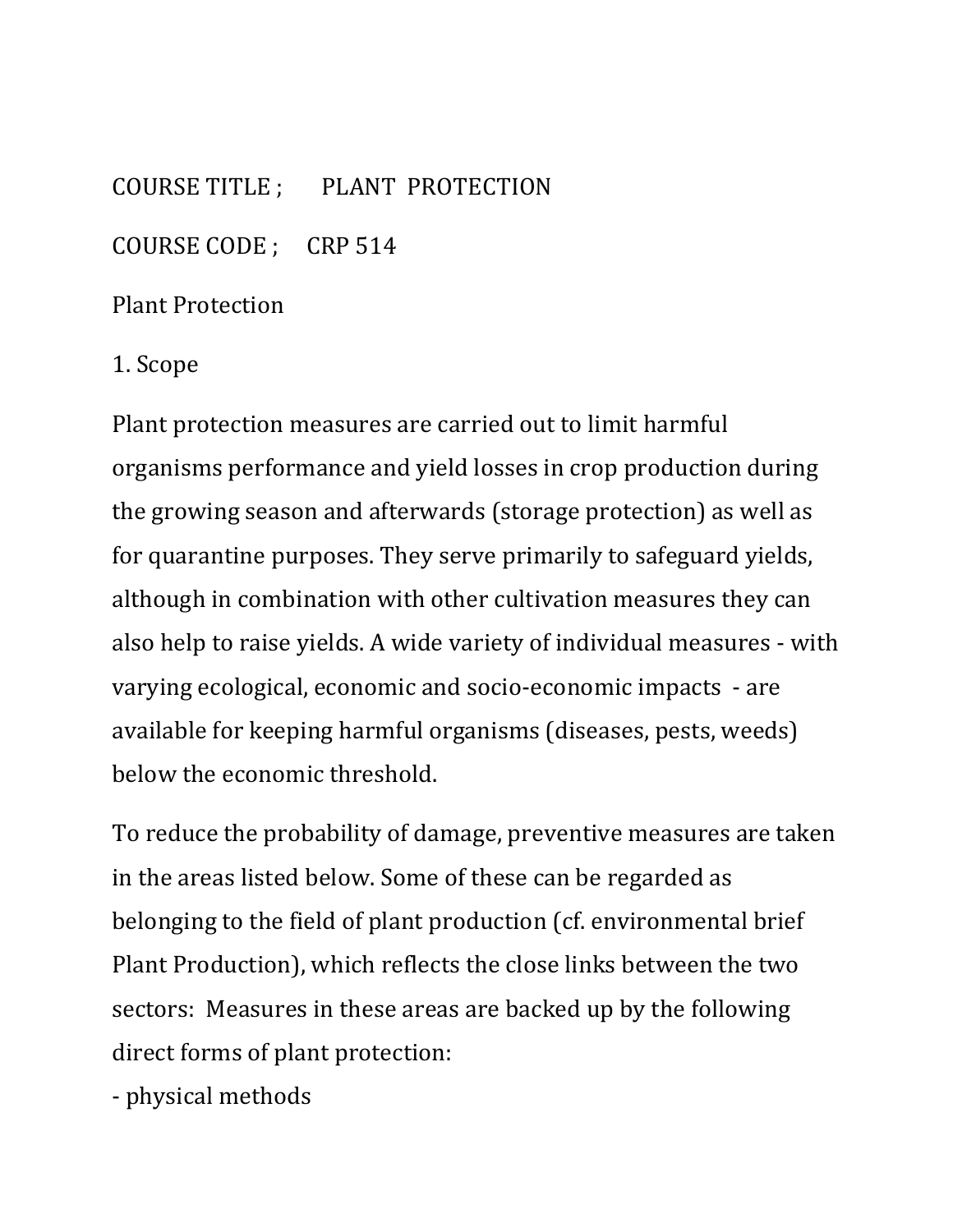- chemical methods
- biotechnical methods
- biological methods
- integrated methods

Physical methods directly destroy harmful organisms, aim to retard their development or prevent them from spreading. They can be divided into mechanical and thermal measures. The former include tillage to control weeds and pests (hoeing, removal of affected parts of plants and intermediate hosts), flooding of fields to combat soilborne harmful organisms (e.g. Fusarium oxysporum, which causes banana wilt), laying of sticky belts to trap flightless insect pests and other measures for catching pests or keeping them away from crops, such as fences, trenches (locust control), traps and picking-off of pests. Thermal methods utilise the harmful organisms' sensitivity to high or low temperatures. They include hot-water treatment of seed and planting stock (e.g. to combat viruses and bacteria in sugar cane cuttings), solarisation (covering the surface of the ground with plastic sheeting produces phytosanitary effects by virtue of the greenhouse effect resulting from insolation, e.g. for controlling parasitic seed plants, soil-borne harmful organisms etc.), burning-over to control weeds and burning of crop residues. Low temperatures inhibit the spread of certain storage pests. Eradicative, protective and curative methods are used in chemical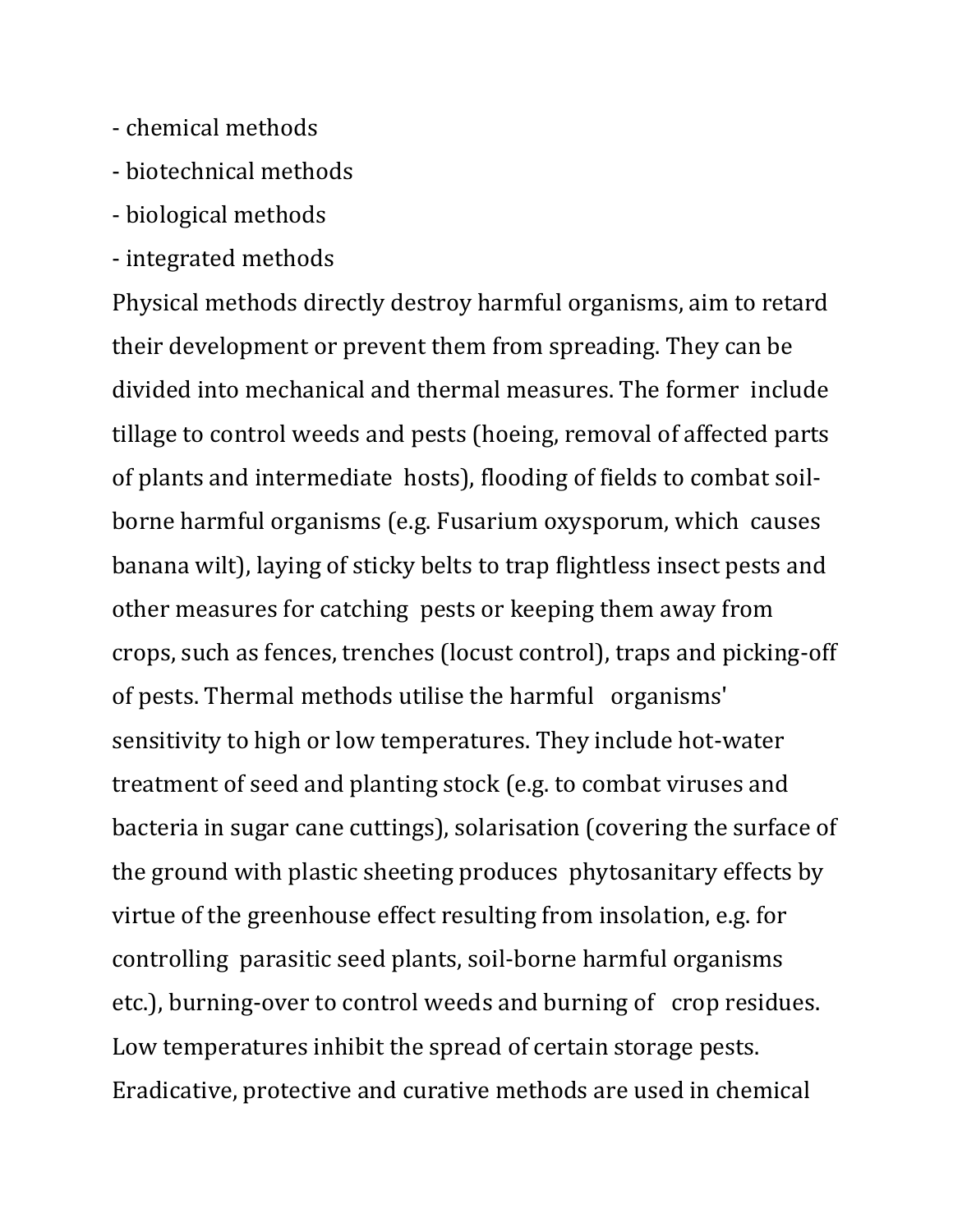plant protection to destroy harmful organisms or keep them away from plants, to protect plants against attack and penetration by harmful organisms and to cure plants (or parts of plants) that have already become infested or diseased. Although chemical methods can be subdivided in this way on the basis of their effects, the boundaries between the individual categories are somewhat fluid, as many pesticides have more than one type of effect. Pesticides generally kill the harmful organism by influencing vital metabolic processes or disrupting the conduction system. Selectivity can be varied through appropriate selection of the active ingredient, formulation, application technique and time of application. Biotechnical methods utilize the natural reactions of the (almost exclusively motile) harmful organisms to physical and chemical stimuli in order to bring about changes in their behavior for the purpose of plant protection (e.g. light and color traps, chemical attractants, antibodies, pheromones, hormones,growth regulators]

Biotechnical and biological methods of plant protection have gained in significance, among other things because the risks and limits of chemical measures are today assessed more realistically.

The emphasis is on measures which aim not to directly kill the harmful organisms, but rather to permit population monitoring for the purpose of forecasting, defensive action and deterrence. The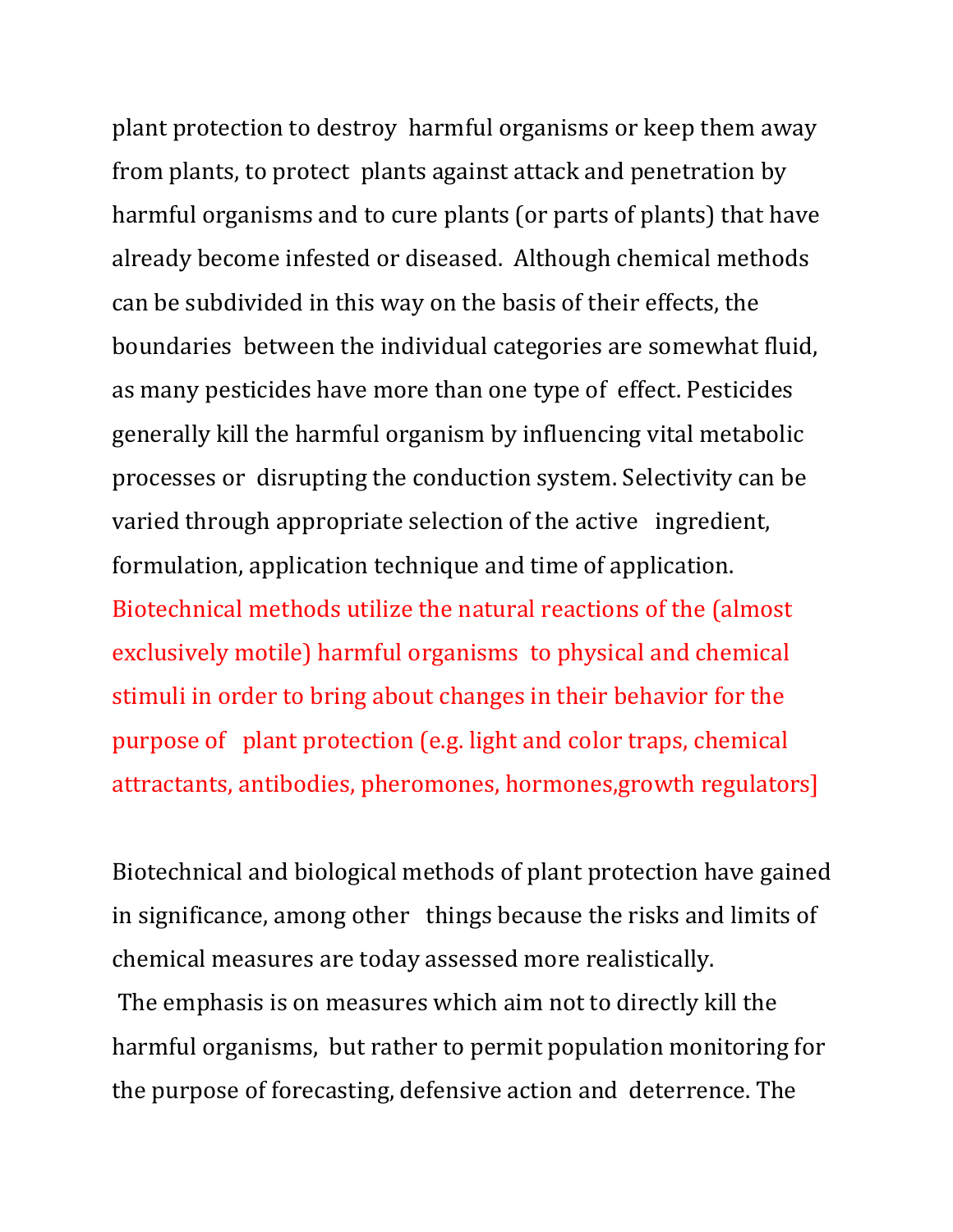harmful organisms can be killed by combining biotechnical methods with chemical measures. Biological plant protection involves using organisms and their activity to protect plants and enhance their resistance to biotic (harmful organisms) and abiotic limiting factors. For the purpose of pest and disease control, beneficial organisms are specifically preserved and fostered, released in large numbers or introduced into habitats where they have not been found hitherto. Biological control of weeds has to date primarily involved introducing beneficial organisms into new habitats. Another biological method is that of inducing resistance to disease. This can be done, for example, by infecting plants with pathogens having low virulence.

Integrated plant protection is a concept which involves coordinated use of all ecologically and economically justifiable methods in order to keep harmful organisms below the economic threshold. The emphasis is on utilizing natural limiting factors. The main aim is to preserve the balance of nature as far as possible; this is to be achieved by reducing use of chemical plant protection methods and simultaneously employing a variety of measures from the other categories. It is here that the links with the plant production sector are particularly close. Use of pesticides is to be reduced to the essential minimum by abandoning the practice of routine or calendar-based spraying, gearing pesticide dosage to actual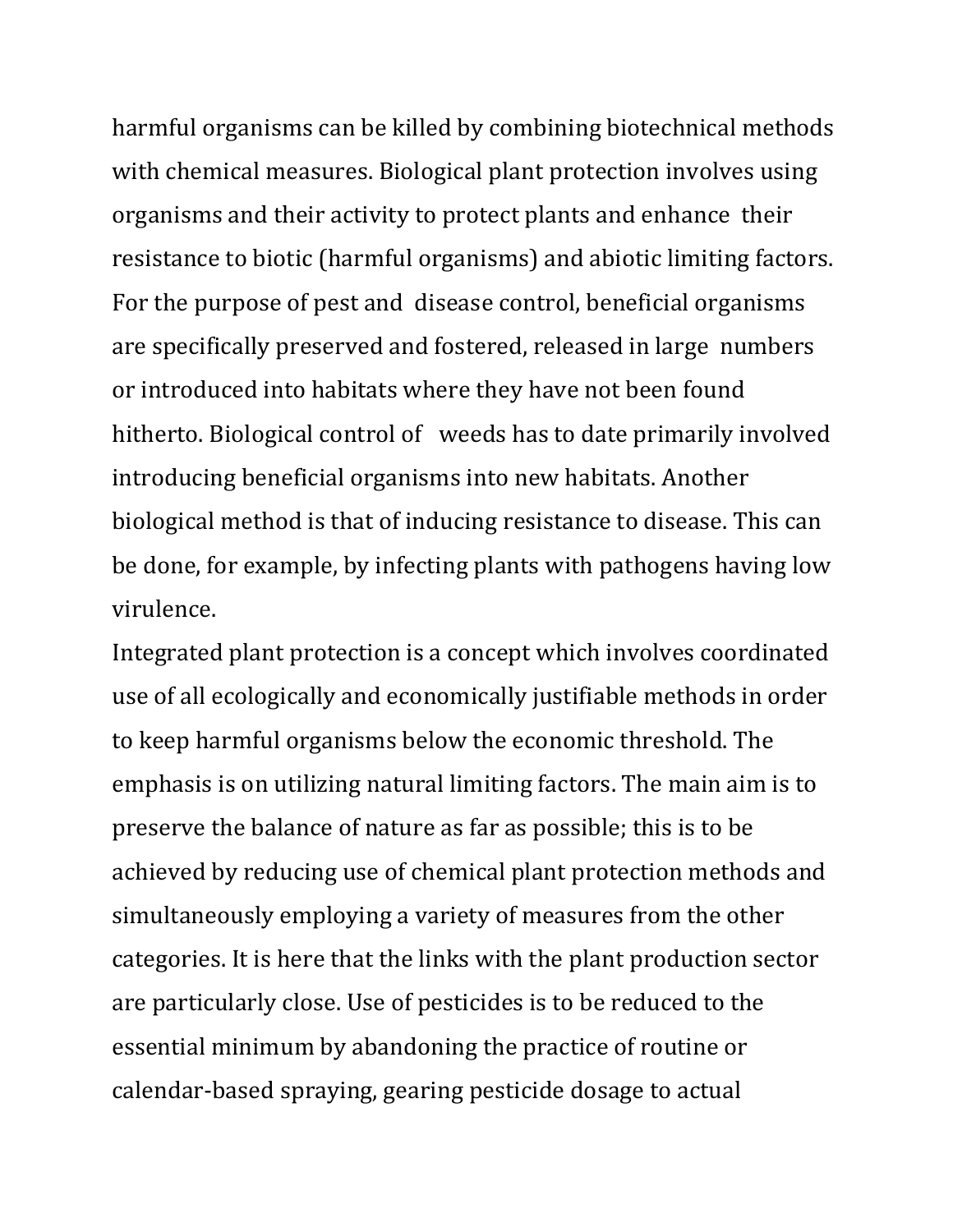conditions, refraining from the use of broad-spectrum persistent agents (liable to harm beneficial organisms) and selecting the time of application such that beneficial organisms suffer no adverse effects.

# CAUSATIVE AGENTS OF PLANT DISEASES

Nematode

Fungi

Bacteria

Virus

#### **DISEASE SYMPTOMPS**

# **NEMATODE DISEASE**

Plant parasitic nematode are often regarded as pathogens in their own right, capable of producing recognizable diseases, however there is a decreasing amount of evidence that they may also facilitate the entry and establishment of plant pathogen, fungi, bacteria and virus

SYMPTOMS ASSOCIATED WITH NEMATODE

**Above ground symptoms:-**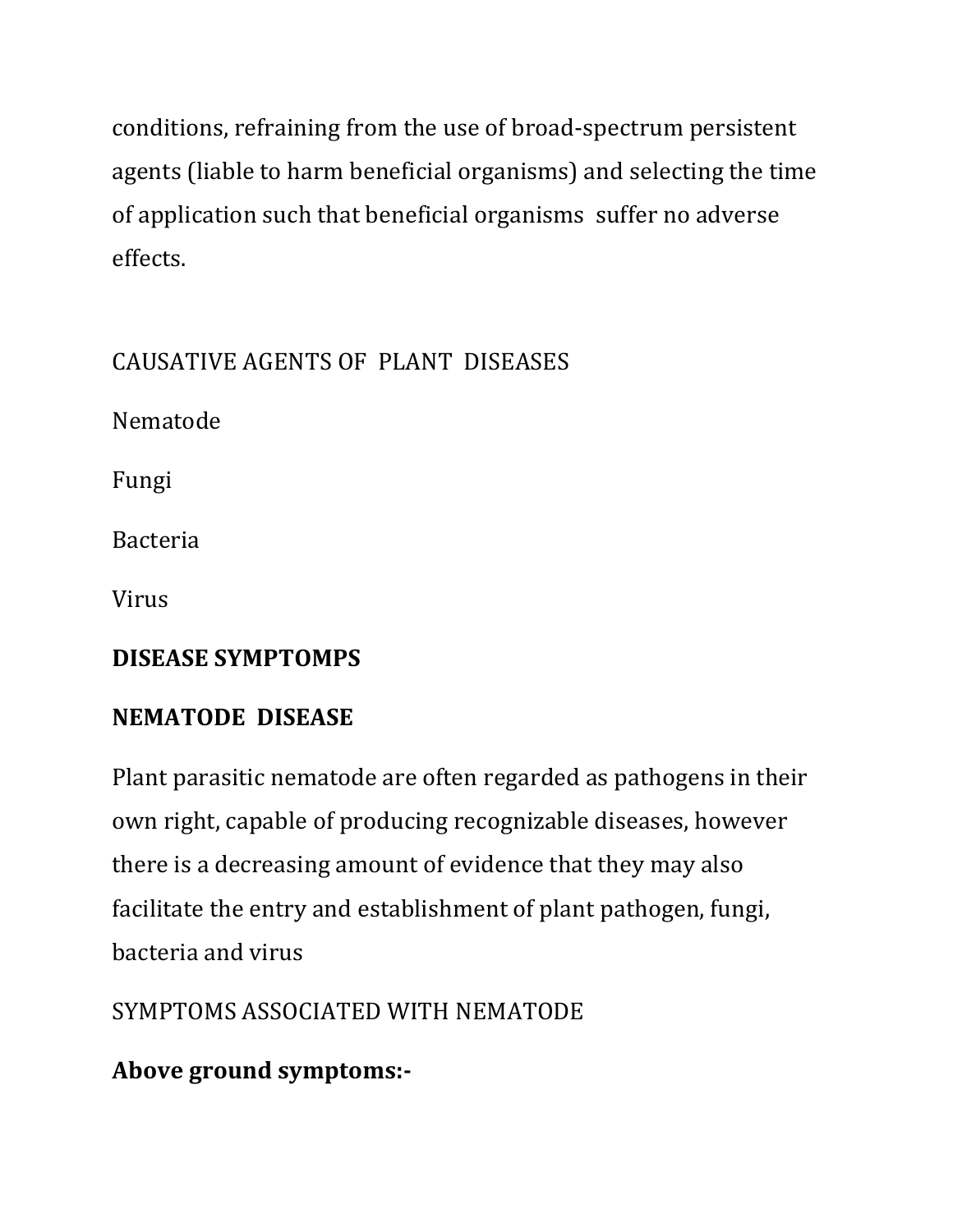- 1) *Injury to the growing point:-* Nematode that feeds on the aerial part of plants do cause injury on leaves and growing point e.g.; a white tip disease of rice caused by Aphelenchoides bassay , Anguila tritici. A. tritici is a nematode of wheat. The symptoms are the black wheat seed in the given quantity of food grain.
- 2) *Dry rot*:- The nematode that got into the buds in which they multiply rapidly destroying the external portion of the bud e.g. S. dispaci
- 3) *Leaf blight*:- Caused by nematode that feeds on blades of leaves causing blight effect. Example of such nematode is Aphelenchoides ritzmabozi
- 4) *Seed gall*:- Caused by effect of nematode that multiply in the seed e.g. Anguina tritici
- 5) *Necrosis*:- These are nematode lesion caused by feeding on leaves and stem e.g. A. bassay
- 6) *Root knot*:- These are result of hyperplasia on hypertrophy on the host of nematode e.g. Meloidogyne spp.
- 7) *Root lession*:- These are wounds created by feeding habit of nematode on the root or entry point into the leaves e.g. Practylenchus on maize.
- 8) *Stubby root*:- Swelling of the terminal point of the root e.g. Trichodorus spp.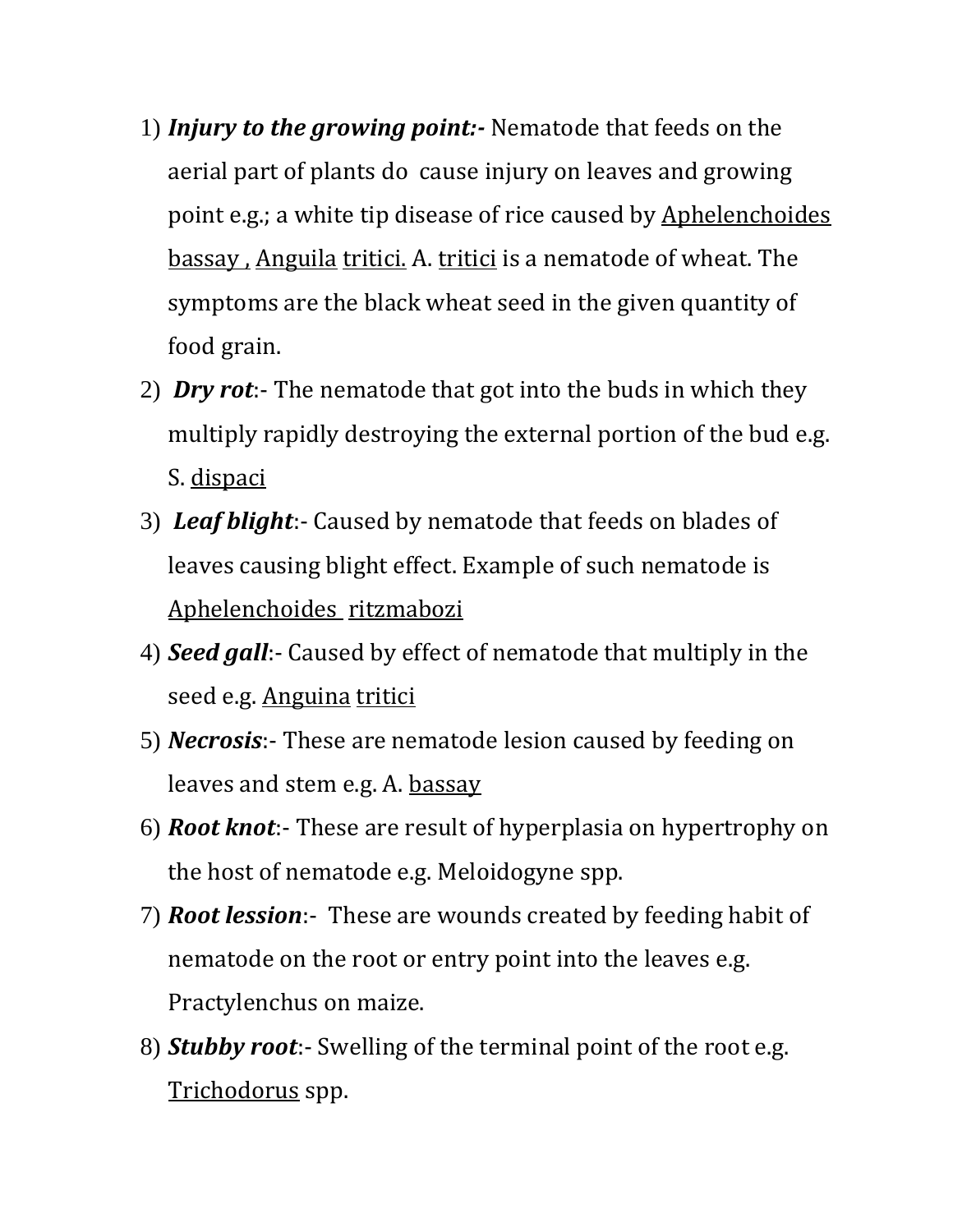#### **FUNGI**

Most pathogenic fungi spent part of their life in the host and later part in the soil as saprophyte. Some live their active life entirely on the plant and spore produced returns to the soil and remains inactive until it is packed up by some other host. Some live part of their lives on the host and the later part on the plant debris or in deed host as saprophytes. Survival and performance of the saprophyte fungi depends on the varying environmental condition.

#### SYMPTOMS OF FUNGI DISEASES

Fungi generally cause local lession in their host hence killing their host tissue. They also cause hypoplasia and hyperplasia. The main symptoms are

- *Cankers, anthracnose*: Necrotic and sunken ulcer-like lessions on leaf or stem or flower of a part).
- *Leaf spot*: Local lession on leaves considering of dead and collapse cells. Leaf spot may be angular, circular amorphous in nature.
- *Scab*: they are localized lesions on host, fruits, leaves or tuber usually raised or sunken and track leafy or scabby appearance.
- *Blight*: general and extremely rapid browning of the leaf branches and trees or floral parts resulting from them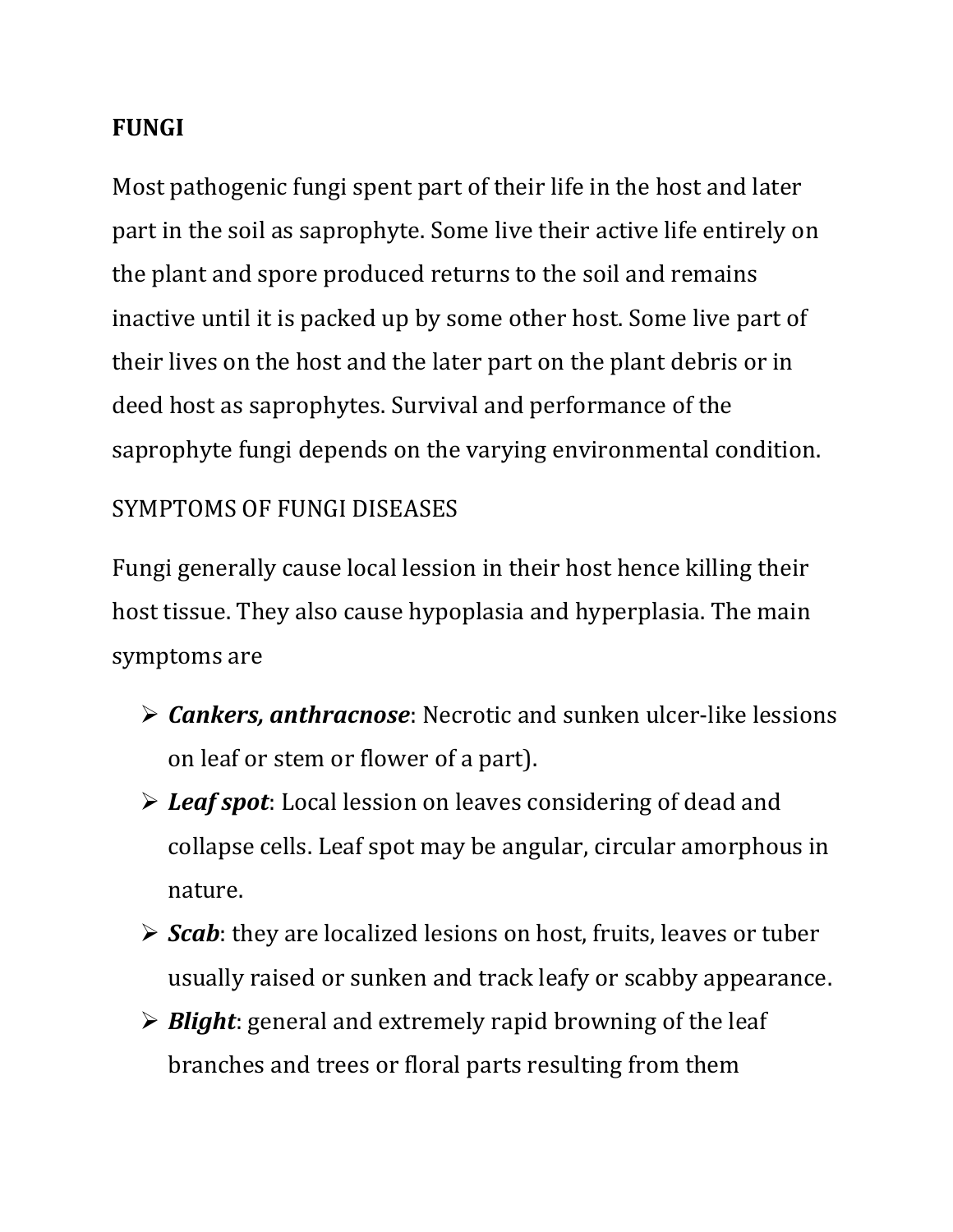- *Dry and soft rot*: this is the disintegration of fruits, tubers. Stem and succulent leaf while dry rot occur in the absence of excess moisture
- *Hypertrophy* : this is the enlargement of roots appearing as a spindle or club.
- *Gall*: enlarge portion of the plant usually filled with fungi mycelium.
- *Witches broom*: produced upward branching and curling of leaves.
- *Wilts*: usually a generalized secondary symptoms in which the leaves or the shoot loose their turgidity and dry up because of the disturbance of vascular system or the root.
- *Leaf curl*: distortion or thickening and curling of leaf.
- *Rust*: many small lession on the leaves usually rusty in appearance
- *Mildew*: Chlorotic lesion on the necrotic area on the leaves stem or fruit usually with the mycelia of the fungi and fructification

#### **BACTERIA**

Pathogenic bacteria enters the plant through wounds and natural opening inside the plants. Bacteria multiplies the intracellular space by enzymatic actions, cell walls and the middle lamella are broken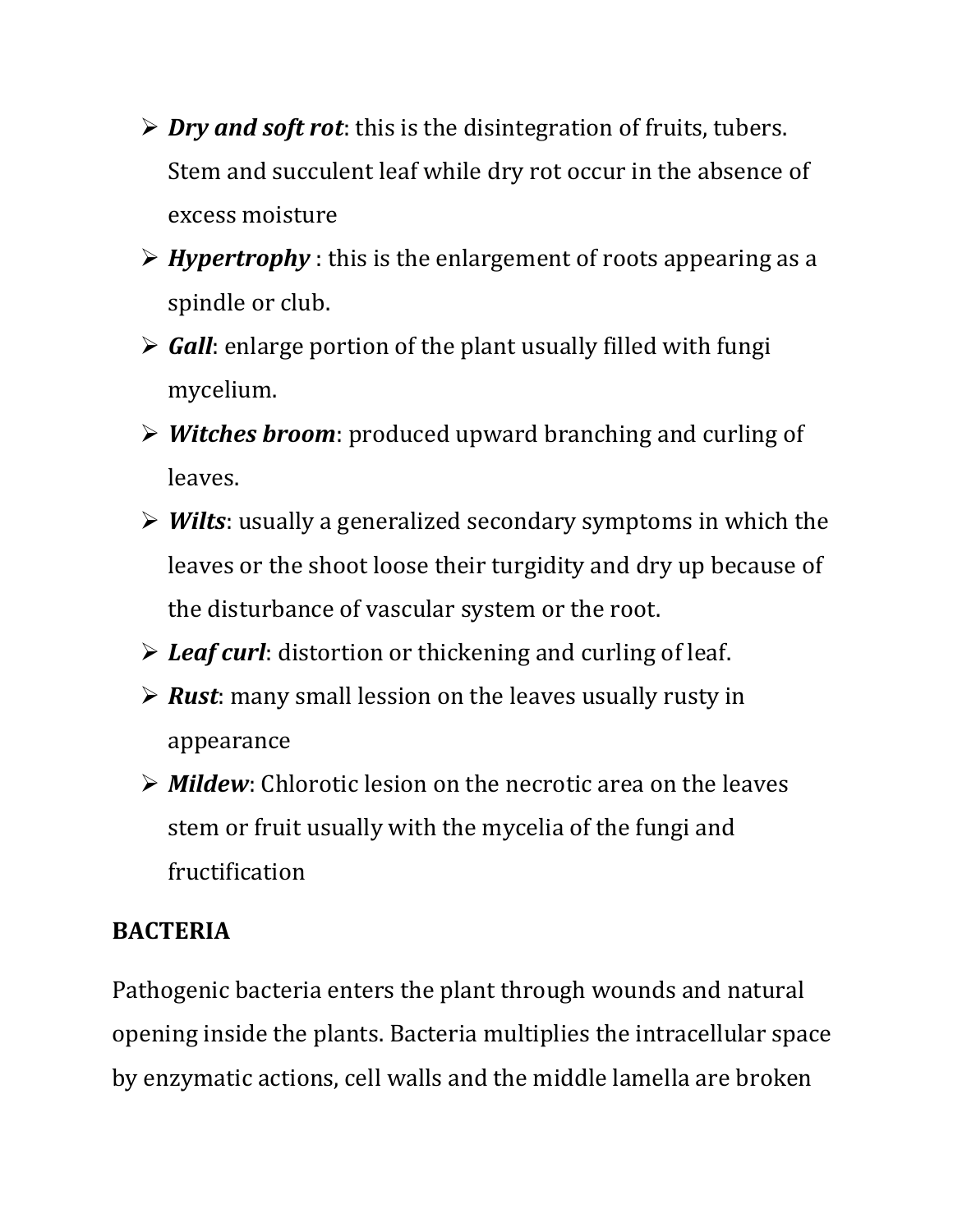down. This result in damage of the parenchyma. Cell first collapse and remains loosed inside the plant and eventually the plant dies.

## SYMPTOMS OF BACTERIA DISEASES

Bacteria diseases are manifested via the following symptoms

- $\triangleright$  Leaf blight
- Leaf spot
- $\triangleright$  Soft spot
- Wilt
- $\triangleright$  Cankers
- $\triangleright$  Scabs
- $\triangleright$  Necrosis

#### **VIRUS**

#### SYMPTOMS OF VIRUS DISEASES

There are external and internal symptoms of virus diseases. This is due to the expression of the disease externally on the crop and at external levels.

## *Distortion or inhibition of chlorophyll*

 *Chlorosis:* this is a general pale green coloration of the parts of the leaves. Chlorosis results from the destruction or inhibition of the formation of chlorophyll subsequent to virus infection.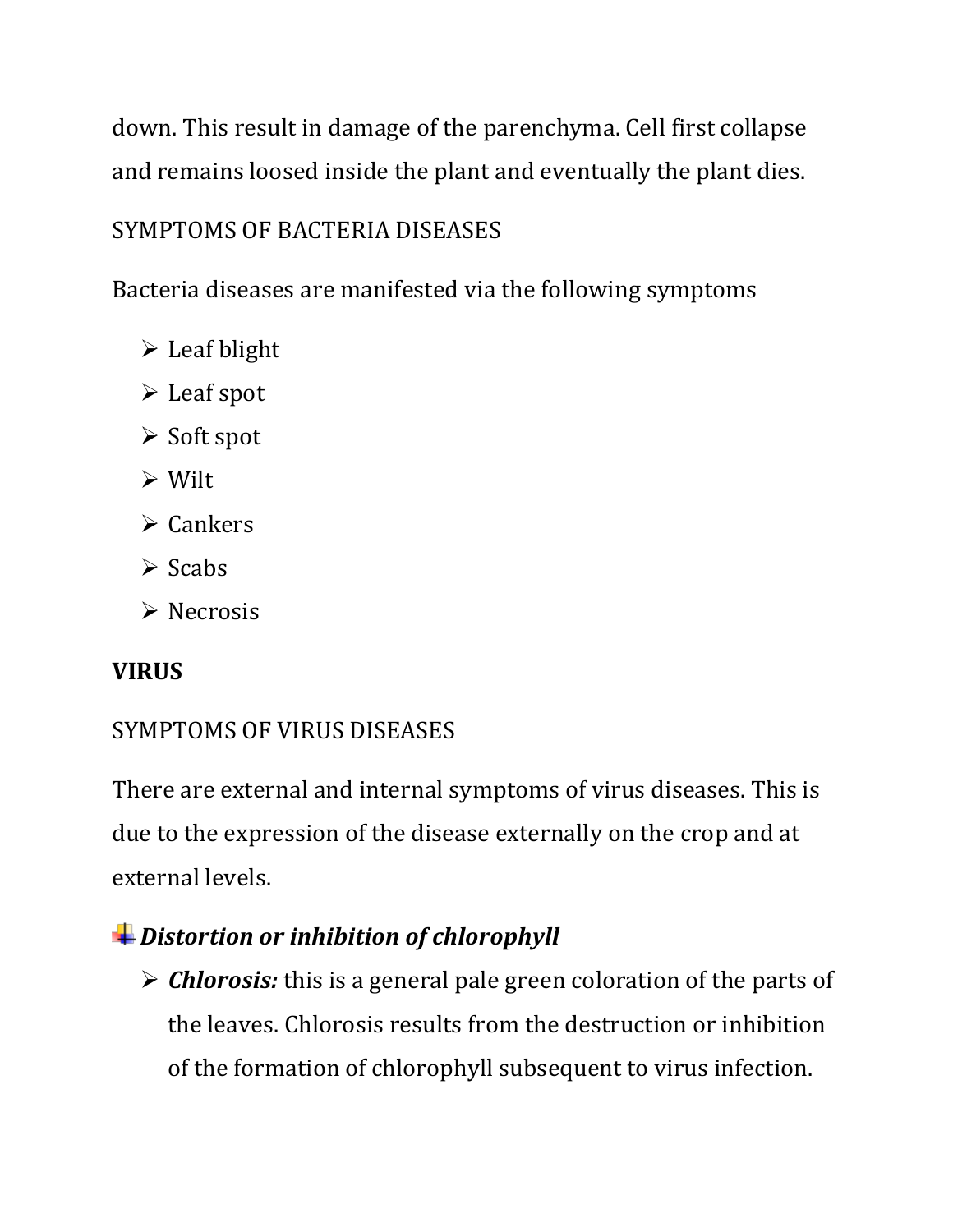- *Mosaic:* it may be irregular intermingling of normal green and yellow patches on a diseased plant.
- *Mottle:* applies to intermingling of the different shape of green coloration of leaves
- *Vein Chlorosis:* This is a condition where only the veins are discolored (chlorotic)
- *Vein clearing:* veins turns translucent. Some part of the plant looks green and you can also see through the veins
- *Vein banding:* this is irregular green yellow patches along the vein of leaves. Monocot, because of their parallel venation tends to have elongate chlorotic patches which is called streak.
- **<sup>↓</sup>Necrotic lession:** it refers to regular localized spots scattered among the normal green leaves. When such lession appear in concentric plains, they are called leaf spot.
- *Mosaic symptoms:* it develops because both infected and noninfected parts multiplied. The mosaic pattern is likely due to escape by the uninfected cell or due to resistance.
- *Necrosis:* it is the death of tissue in localized regions. It may be the primary symptom of many virus or a secondary symptom of mosaic yellow group of viruses.

#### **DAMAGES CAUSED BY VERTEBRATE PESTS**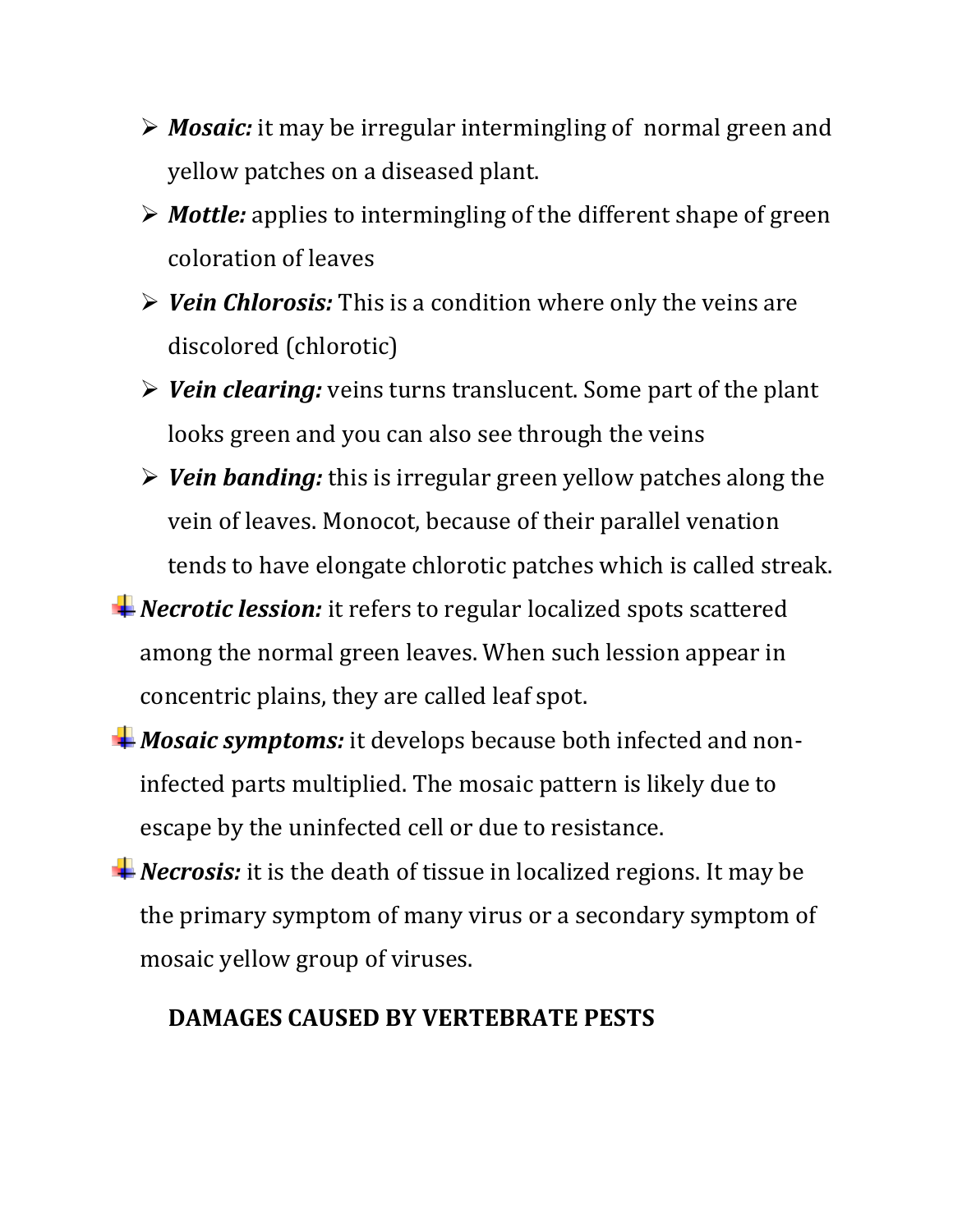These are represented by rats, mice and other animals like bats and brown rats (Rattus rattus and R. novegicus). They damage arable and plantation crops such as rice, sugar cane, cocoa etc.

The mouse is a pest of stored and does damage to crop products and food. The large rodents e.g. rabbit and squirrels damage rice, leaven fruits or whole plant.

The cane rat and giant rats extensively damage such crops like maize, rice, sugar cane, cutting them at ground level and destroying more than they can eat.

Birds include Quella spps which fed on grains in the sahelian part of Africa. Some birds are fruit eaters e.g. Eidon helvrum in Indonesia, parrots' are serious pest of cocoa plantation.

# **Control method**

- $\triangleright$  Setting of traps
- $\triangleright$  Exclusion
- $\triangleright$  Poison application
- $\triangleright$  Scarring
- Use of rodenticide.
- $\triangleright$  Proofing all storage structure.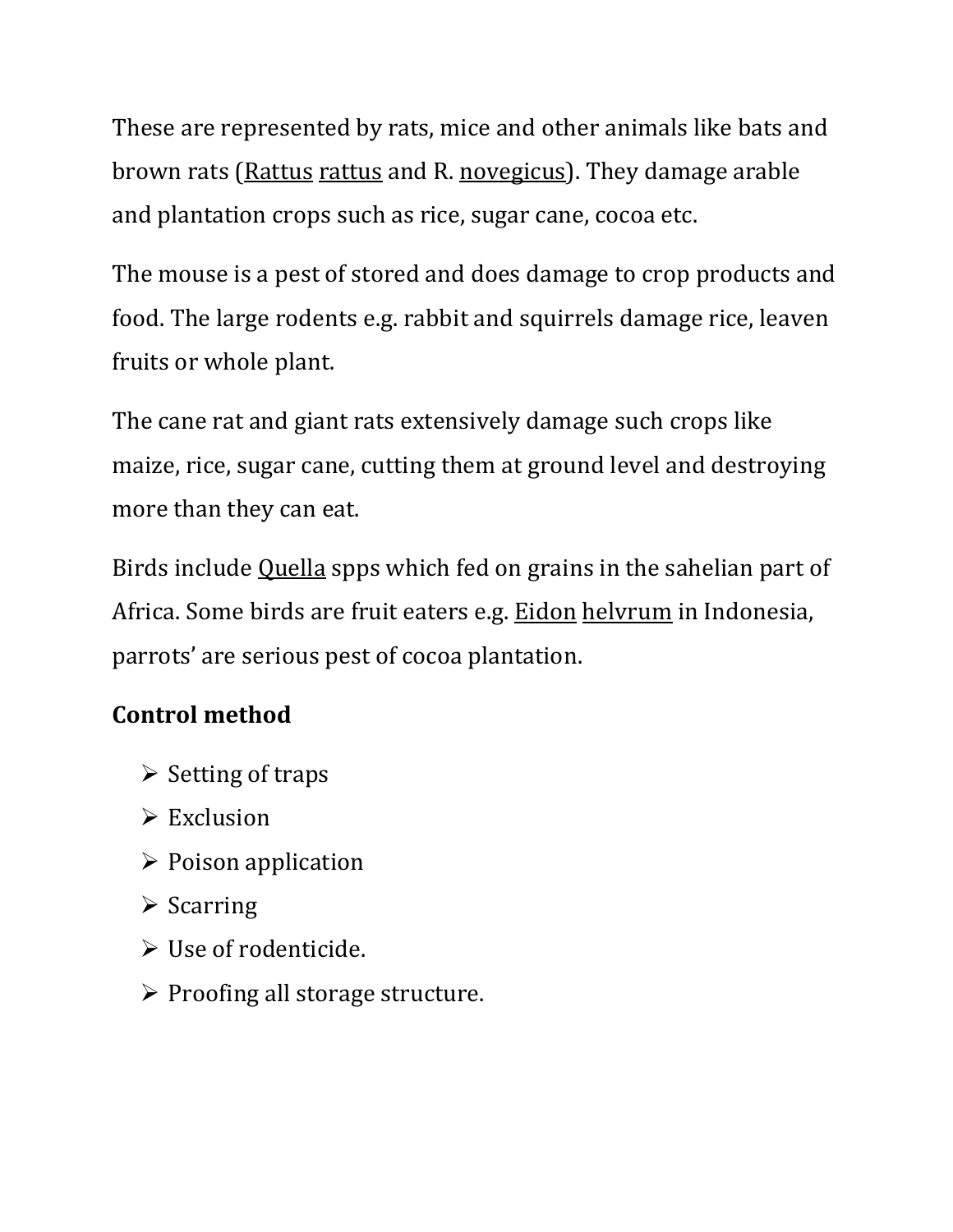# **sLOSSES AND DAMAGES CAUSED BY POST HARVEST PATHOGENS**

MICRO-ORGANISMS:- They are too small to be clearly perceived by the unaided human eye. Organisms with a diameter of less than 1mm or any microscopic or ultramicroscopic animal or plant are micro-organism.

When present in food stuff, they can cause loss and spoilage. The food values and palatability are altered. Sometime they are contaminated by toxins which affect animal and man. Deterioration of packaging and sealing materials occur due to moulds. Also damp, mouldy and cakes food commodities often occur in storage due to micro-organism. In dry foods, the spore and mycelia of microorganism are in dormant state, Inactive until conditions become favorable for their growth. Favorable conditions are provided by increase humidity of the environment or increase moisture content of the commodity, the micro-flora is activated, start growing and accompanied by active respiration and from this point deterioration increases at an exponential rate. The factors that affect the growth and development of micro-organism are:

- **Physical Factors**, such as temperature, water availability, oxygen, light and moisture content.
- **Chemical Factors** such as acidity of the food or pH, sugar content, inhibitory substances, nutrient type and quantity

## **EXAMPLES OF MICRO-ORGANISMS**

**BACTERIA:-** This are typically one celled organism which have no chlorophyll. They multiply by simple rapid cell division and are the smallest of the micro-organism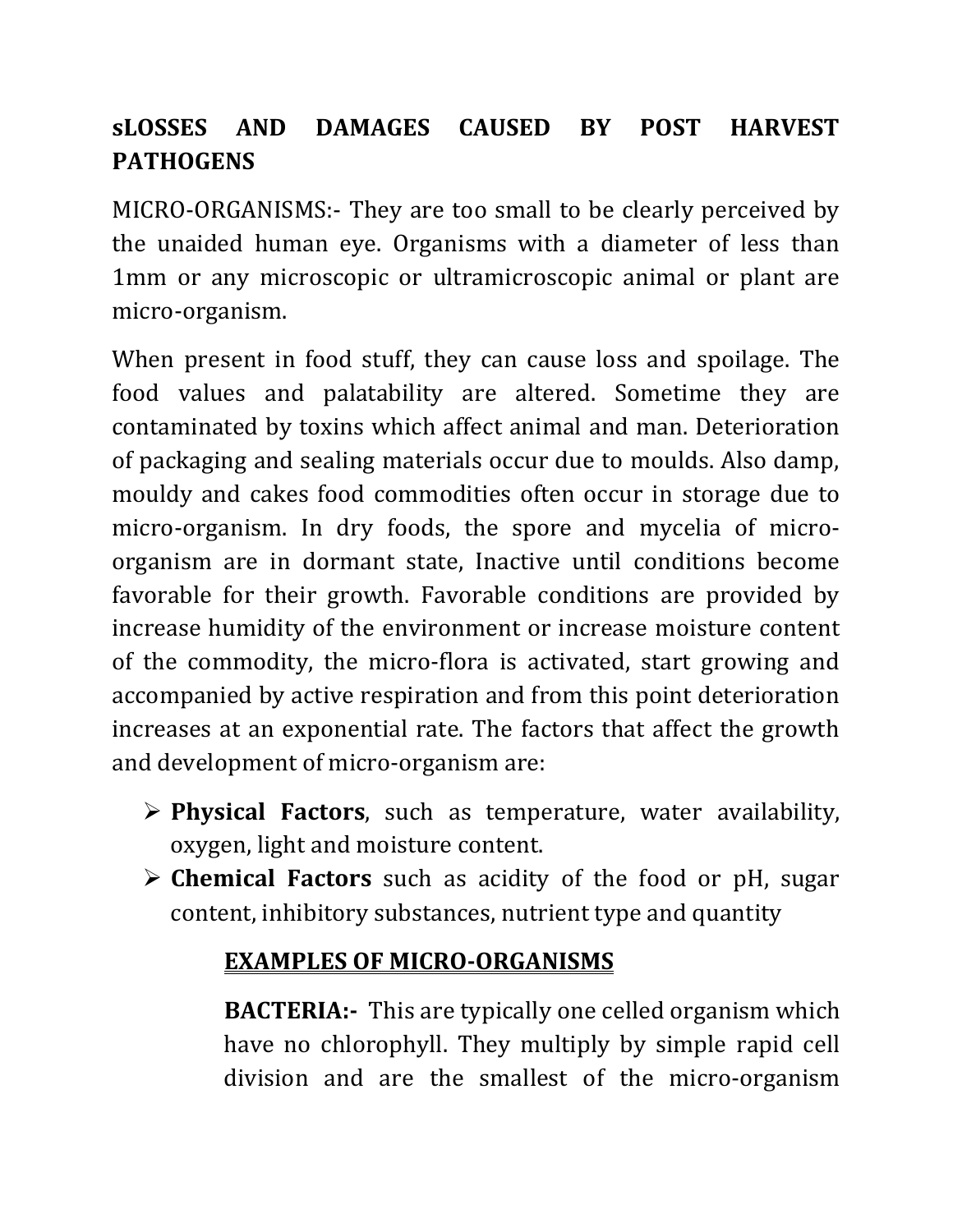associated with food spoilage. Examples are staphylococci, bacilli, streptococci.

**MOULDS:-** These belongs to a microscopic group of plant known as fungi that have no green colour (chlorophyll). They occur as a downy or furry growth on surface of organic matter. Sexual and asexual spores are produced according to the species. The spores are of extreme importance for their survival in harsh environmental conditions. In Aspergillus Spp. Conidia chains are borne on swollen vesicles.

**YEAST: -** These are microscopic yellow frothy substances consisting of a mass of minute fungi which germinates and multiply in the presence of starch or sugar. They produce Alcohol and carbon dioxide during fermentation process induced by enzyme. Multiplication of cell is by budding.

**ACTINOMYCES**: - They are microscopic organism often group with bacteria but has elongated and branched cells. Inhalation of their spores can cause lung disease in man. They have been identified in dried fish products.

# **DAMAGES CAUSED BY PHYSIOLOGICAL DISORDER**

#### **NUTRIENT DEFICIENCIES: -**

The deficiency of major elements as nitrogen, potassium, phosphorus and sulphur is generally characterized by yellowing of leaves and poor plant growth magnesium deficiency is characterized by mottling or Chlorosis, as well as cupping of leaves and necrotic spotting. Calcium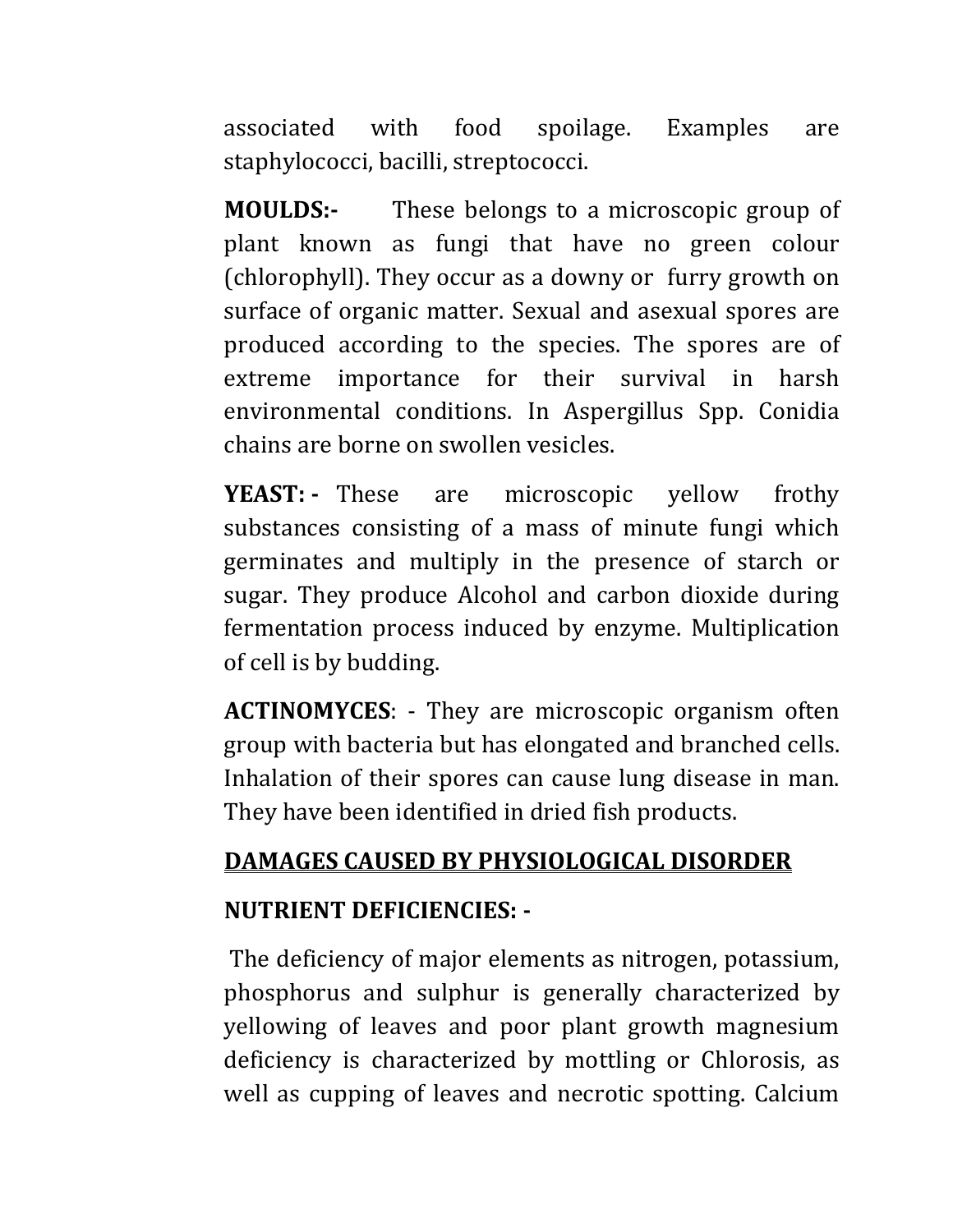deficiency results in irregular, distorted, brown scorched leaves and necrotic spotting.

**INSUFFICIENT LIGHT**: -This slows down chlorophyll formation and leads to condition known as **Etiolation** (lean growth with long internodes), pale green leaves and premature abscission of leaves and flowers.

**TOO HIGH TEMPERATURE: -** The side of the fruit facing the north (sun scald disease) below the skin and becomes discolored and water-soaked.

**LOW SOIL MOISTURE**: - The symptom is generally poor growth in maize, the leaf turns brown and the crop hardly flowers. When severe, the plant wilts and dies.

**AIR POLLUTION:-**Dust settling on leaves could lead to Chlorosis and poor growth. Phytotoxicity may result when some dissolve in water**.**

**HIGH MOISTURE LEVEL:-** Water logging of soil causes root decay due to reduced oxygen. The situation, if prolonged could lead to the collapse of the root cell and death of the plant

**PESTICIDE TOXICITY:**- Leaf-burn may result from pesticide spraying that is too highly concentrated.

## **EXAMPLES OF DISEASES ASSOCIATED WITH CROPS AND CAUSATIVE PATHOGENS**

#### **FUNGUS DISEASES**

**Fusarium wilts of tomato (Fusarium oxysporum)**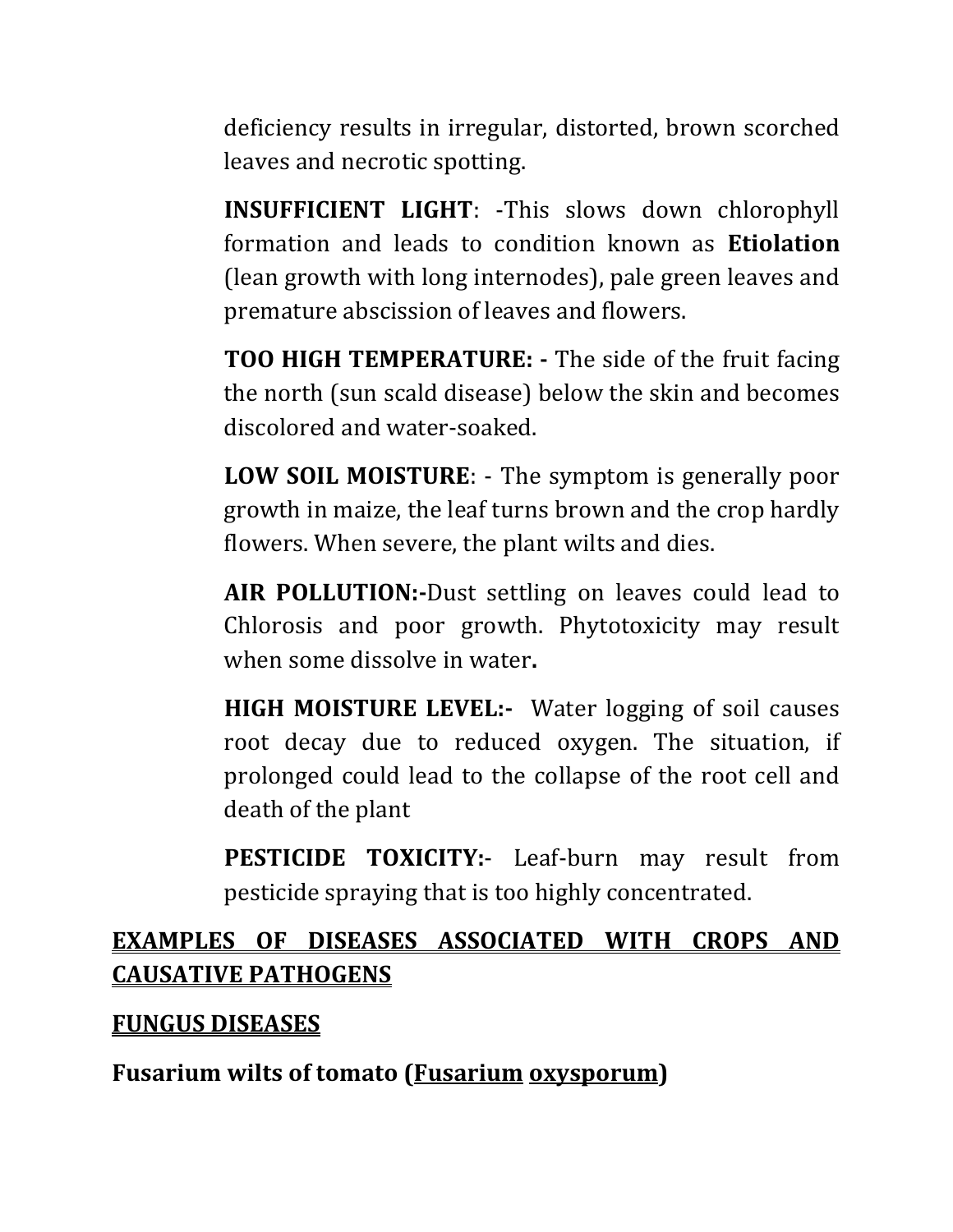This disease is caused by fungus spore. Fusarium enters roots of tomato through natural openings, cracks, entry points of nematode and wounds caused by farm practices.

Fusarium grows and produces spores and moving on into the vascular system. Inside the vascular system, there is proliferation of hyphea and production of fruiting bodies. There is production also of polysaccharides. The total effect of this is clogging of the vascular system thereby preventing uptake of water and nutrients as well as supply of metabolites from the leaves to the other part of the plant, cells in the leaves, branches and stems. Culminating in sudden wilt of the plant.

Sudden collapse of leaves and branches is generalized through out the whole plant. This is very sudden and rapid. It is secondary symptoms. The primary symptoms will be collapse roots, browning of vascular system and eventual death. The only control in a field infected by Fusarium wilt is roughing of infected plant and complete removal from the field. By the time symptoms are observed on the field, no control measure can be effective.

## **Black Pod Disease of Cocoa.**

This is caused by Phytophthora palmivora and occurs in most cocoa growing areas of the world. Pod infection is characterized by a fast expanding dark brown or almost black rot, may occur at anytime during the development of the pod. The fungi develops extensively in the wall of fruits before damaging the seeds.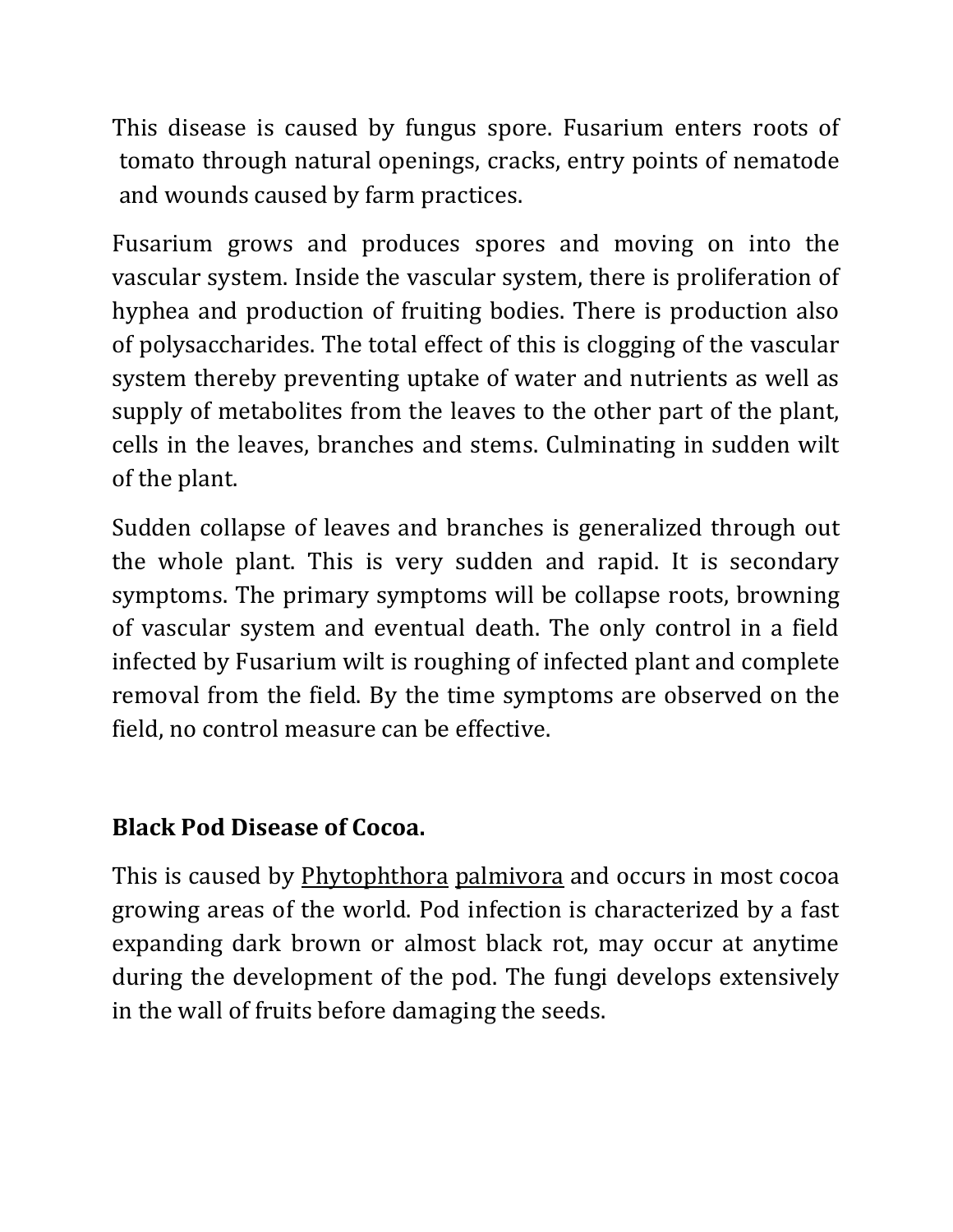This disease is spread in cocoa by wind, insect, animal and most frequently by dipping and splashing of water from the surface of spore bearing cocoa disease.

A considerable amount of humidity is required for the development of the fungus. This disease produces crop losses of 30%-60%. Some neglected farms have recorded over 80% in very wet season.

# **Control:**

- $\triangleright$  Spray fungicides e.g Perenox, carbide Bordeaux, lime Bordeaux or cocobre Sandoz.
- $\triangleright$  Infected pods should be removed at early stage of infection.

# **BACTERIA DISEASES**

# **Bacteria blight of cassava.**

**(**Xanthomonas manihotis**)** This is the bacteria responsible for this disease.

**Symptoms**: it is characterized by leaf wilt, defoliation and tip die-back accompanied by cream exudation from infected plant.

**Control**: use clean planting materials i.e. cuttings from infected plant should not be used. Two peak infections have been observed. Since the first peak of infection coincides with the first phase of heavy rains, planting should be carried out early in the season, march to April and late in seasons towards the end of September or early October. The planting date should depend on the rainfall distribution of the areas.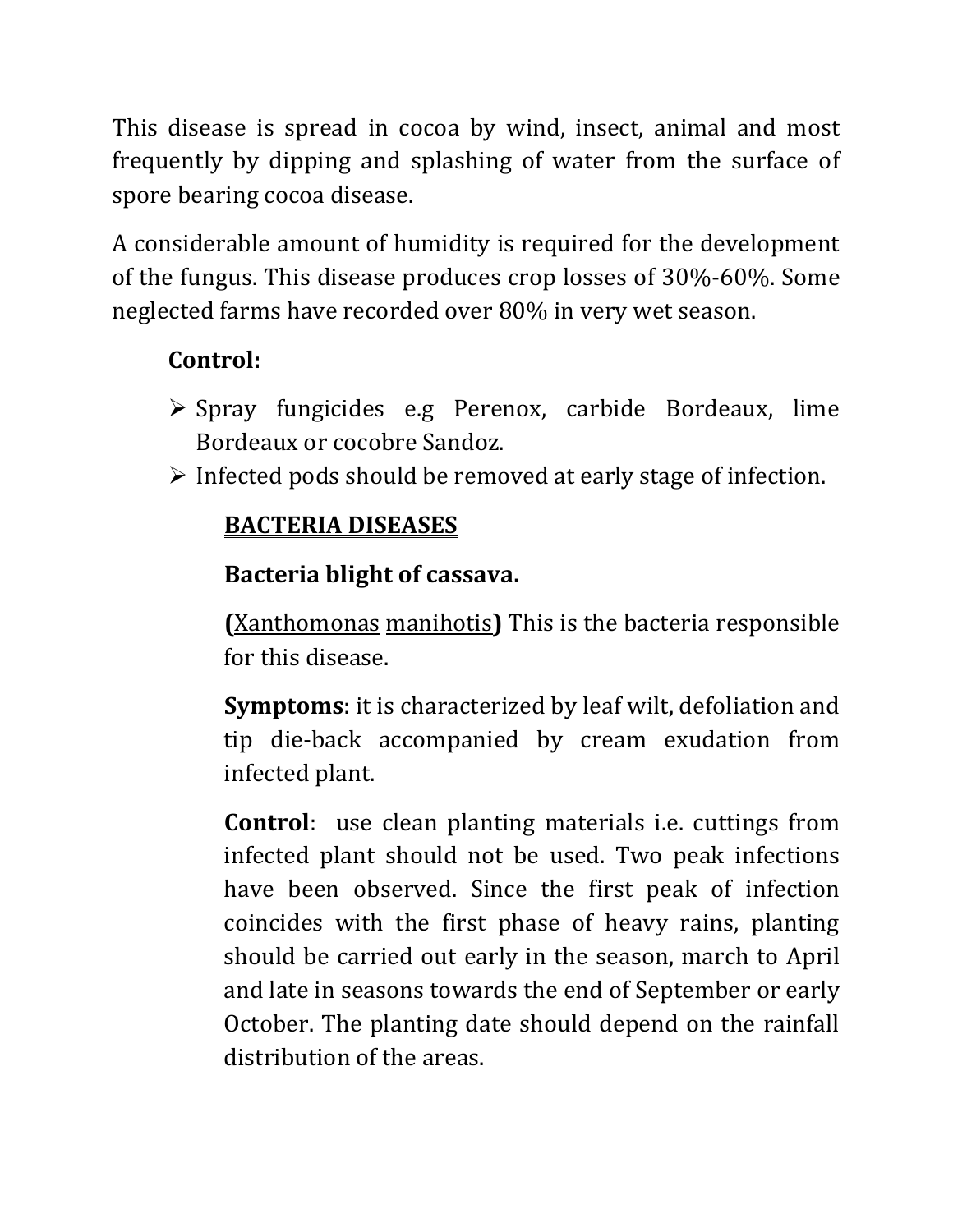**BACTERIAL SCAB (Xanthomonas campestri) of tomato.**

Distribution: - It is widely distributed in many countries in Europe, Africa, Asia and Latin American countries.

**Symptoms**: - The first symptoms of bacteria scab is the appearance of small water soaked spots on leaves and stems. This spots become drier looking, sunken and grayish-brown in colour. They are about 2-5mm in diameter. The leaves may dry up. Bacterial ooze may form and dry to a cream coloured film. The stem lesion are grayish, long and scab-like. The green fruit of an infected plant develops dark water soaked spots which later form corky scabs on the surface. Flowers and young fruits of infected plants are often shed. Variation in symptom may occur under different climatic conditions.

**Development and spread**: - The wide spread and development is favored by prolonged condition of heavy rainfall, high relative humidity and temperature around 24°c when it can cause severe damage. The pathogen is able to survive in dead stalks of diseased plants and can also survive from one season to the next on solanaceous weeds and wheat's roots. It is seed-borne and also spread on wind driven rain and by insect. It enters the leaves through stomata and fruits through wounds. Fruits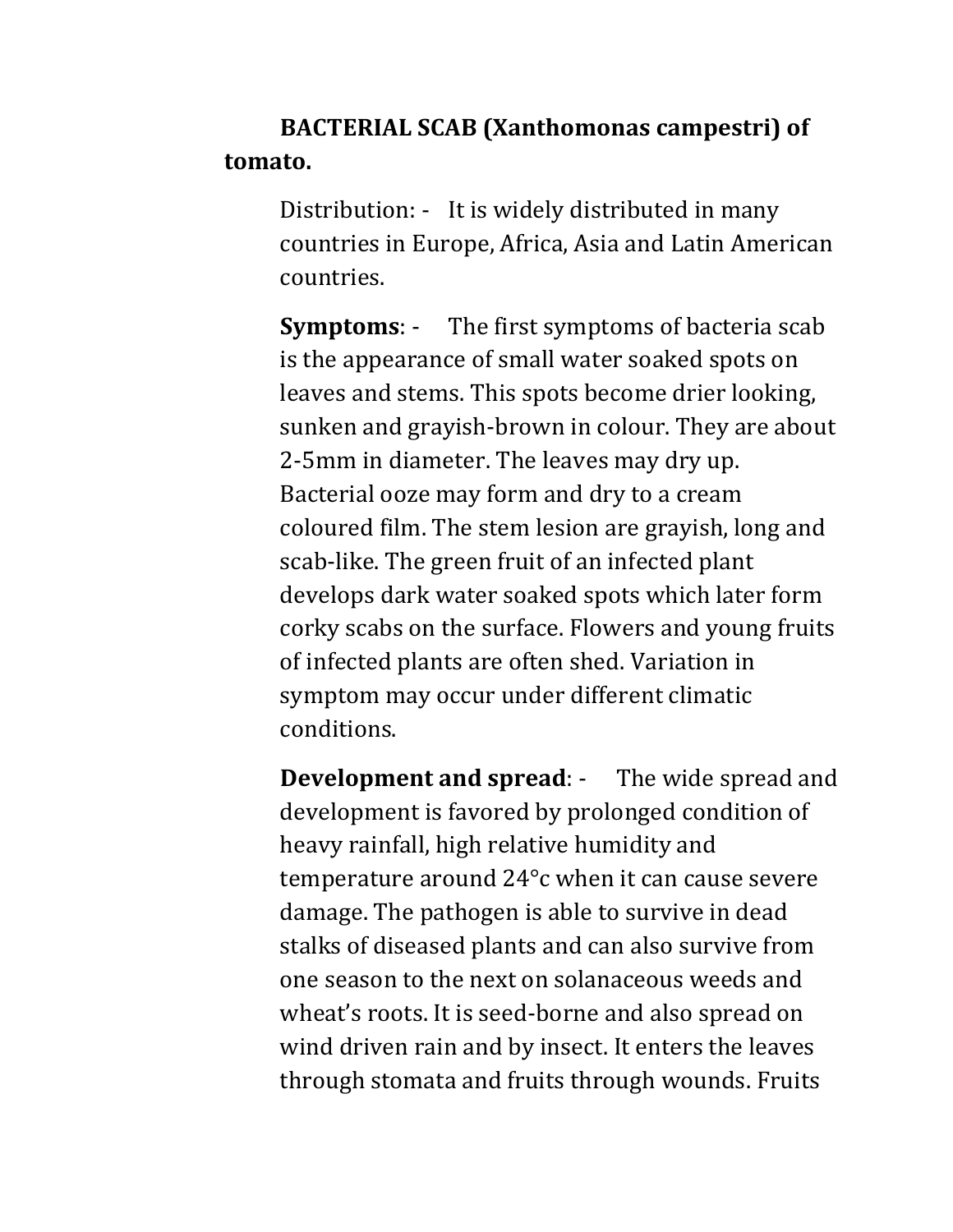symptoms are reported to be associated with punctures caused by insect.

## **Control**: -

- $\triangleright$  Use of disease free seed
- $\triangleright$  Practice of crop rotation
- $\triangleright$  Solanaceous weeds should be destroyed
- $\triangleright$  Overhead sprinkling irrigation should be avoided
- $\triangleright$  Tomato plants should be stalked in row parallel to direction of the wind.

# **VIRAL DISEASES**

# **Swollen shoot disease of coco**

The name swollen shoot was given because the swellings were the first symptoms by which the disease was recognized in cocoa.

Swollen shoot covers a complex virus of which the symptoms vary considerably. Some virus isolates do not cause swellings and leave mosaic pattern are more diagnostic and serve to distinguish different isolates. Two viruses have been found:-

- $\triangleright$  Strain A produces vein clearing and red mottling.
- $\triangleright$  Strain B, producing yellow vein banding, swelling of shoot have also been observed. These virus may cause leaf fall, delay flushing and in severe cases die- back and death of trees. Yield are reduced by up 20%.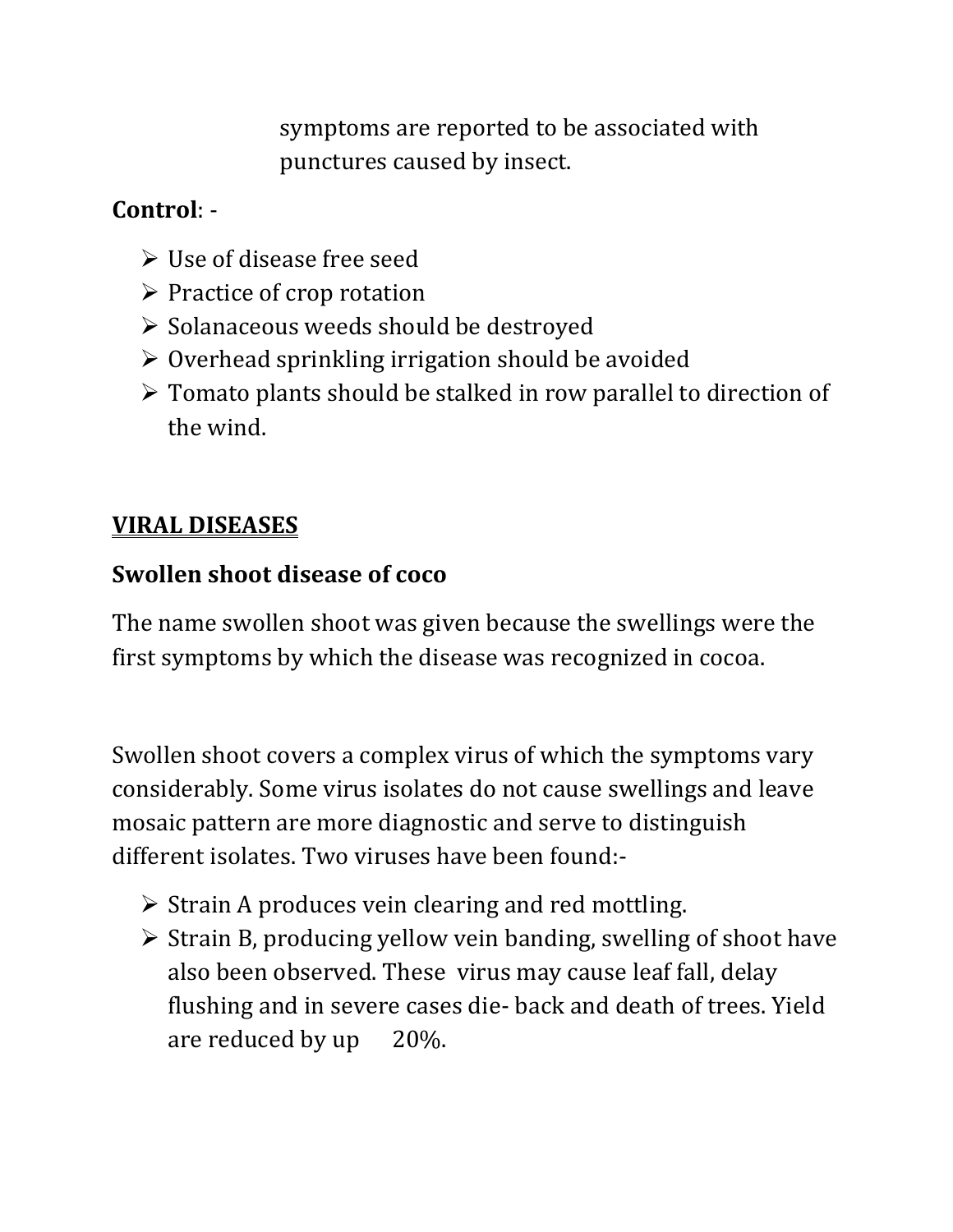# **Epidemiology**

The viruses are generally transmitted by mealy bugs Pseudococcus njalensis and plannococcus citri which are common in Nigeria and Ghana. Ants have been found to assist in the dispersal of the mealy bugs.

# **Control**:

Numerous insectidal spray and dust have been tested for the control of mealy bugs. Nicotin, Parathion and Gamalin 20 kill some mealy bugs but sufficient vectors survive the treatment

- $\triangleright$  Control of ants attendant upon mealy bugs with Dieldrin
- $\triangleright$  Breeding of varieties of cocoa that are resistant to virus diseases.

# GENERAL CONTROL METHOD OF PLANT DISEASES

Crop diseases can be controlled using cultural, biological and chemical methods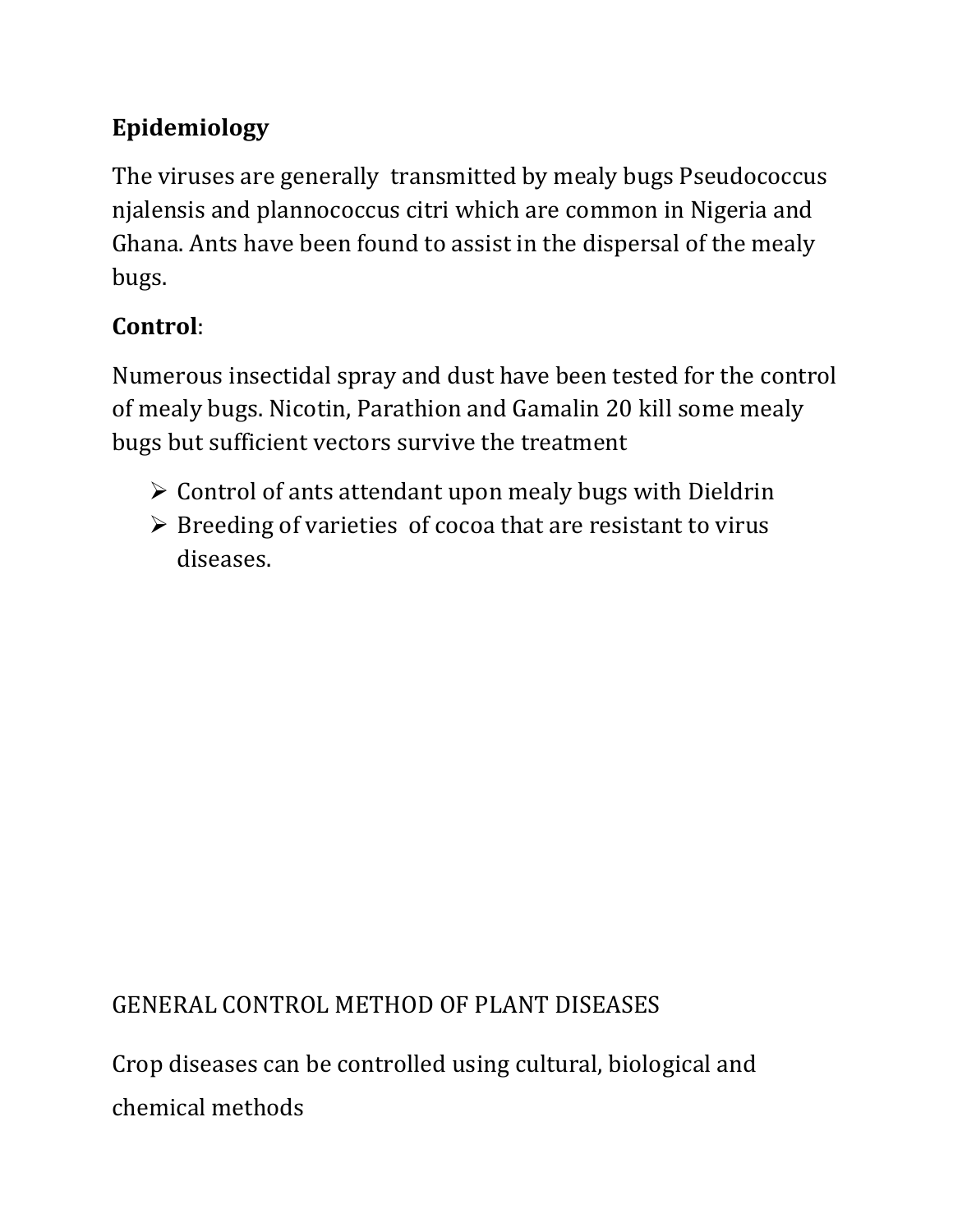1) Cultural method: - This is the application of normal cultural practices to combat and prevent incidence of some diseases. This is especially very important for virus diseases for which there are no known cures, for crops that are harvested early and eaten raw and where options of pesticide use have been ruled out, this method is very important.

Cultural method includes

- $\checkmark$  Isolation
- $\checkmark$  Cover crops and other barriers
- $\checkmark$  Roughing and field sanitation
- $\checkmark$  Crop rotation
- $\checkmark$  improve growing condition
- $\checkmark$  non-host
- $\checkmark$  addition of soil amendments
- 2) Physi cal control methods: The physical agents used in plant disease control are temperature and radiation. Heat treatments can be used for soil sterilization, disinfection of propagules etc. these physical treatments includes
	- $\checkmark$  Soil sterilization
	- $\checkmark$  Propagules treatment
	- $\checkmark$  Virus elimination by heat
	- $\checkmark$  Hot air treatment of storage organs
	- $\checkmark$  Refrigeration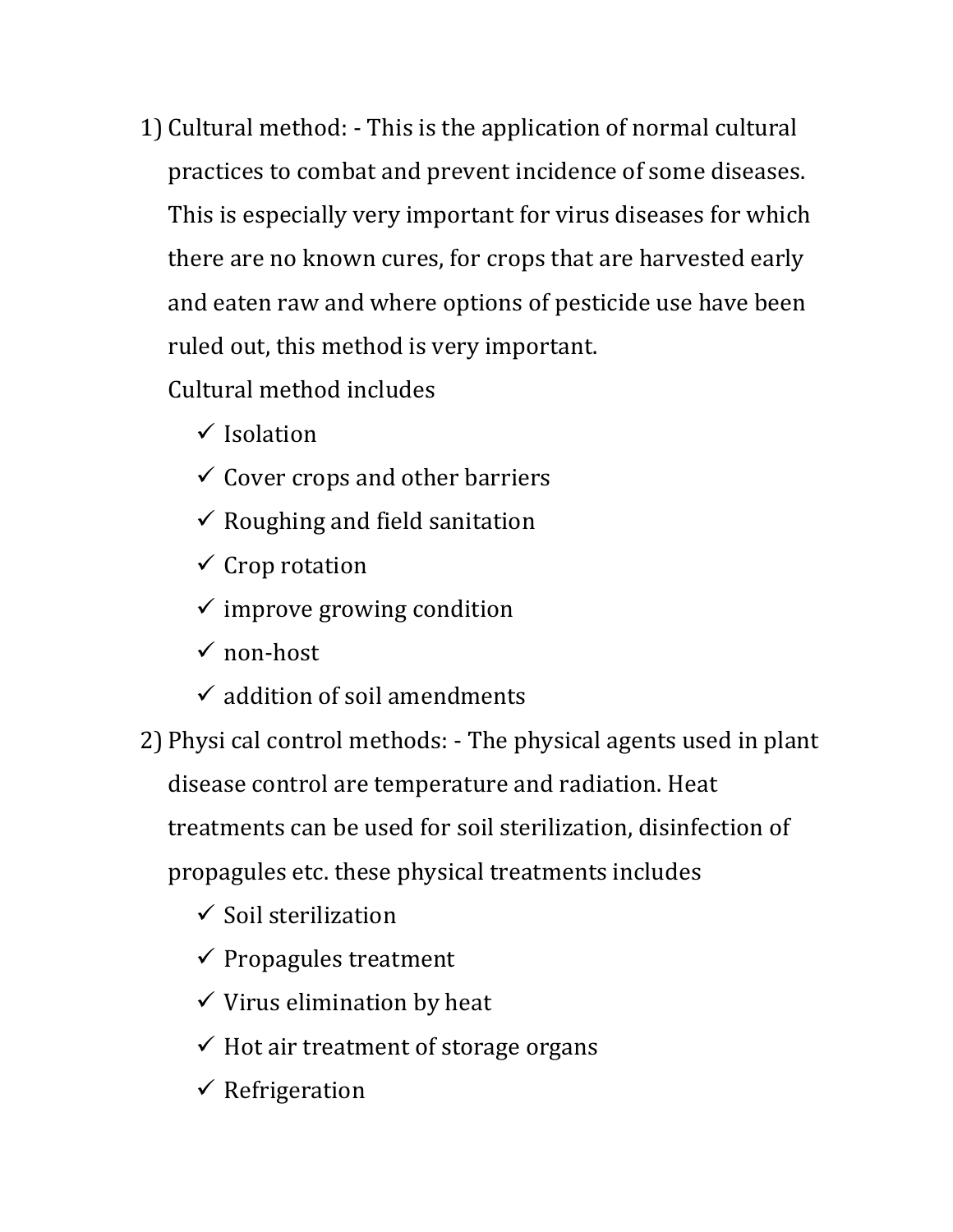- $\checkmark$  Radiation, comprising of various electro-magnetic radiations such as ultra-violet lights, x-rays, gamma rays as well as particle radiation
- 3) Biological control: This involves the use of natural enemies to control diseases. With this techniques, microorganism, known to be antagonistic or parasite of disease pathogen are utilized. This method includes;
	- $\checkmark$  Hyperparasitism: This is the control of pathogen with other microorganism or viruses which parasitise or antagonize the pathogens. The best known cases includes;
		- Bacteriophages (bacteria destroying virus)
		- Mycoparasites Some fungi and bacteria are antagonistic or are parasite of pathogenic fungi
		- Parasites of Nematode Many plant parasitic nematodes are parasitized by soil fungi
	- $\checkmark$  Tissue Culture: control of vascular diseases can be achieved by meristem tissue culture. Pathogen free seedlings are generated this way for virus, bacteria and fungal diseases.
	- $\checkmark$  Cross protection: This is the protection of a crop by a mild strain of virus from a more virulent strain.
	- $\checkmark$  Breeding for resistance: this is the cheapest and most reliable control measures.